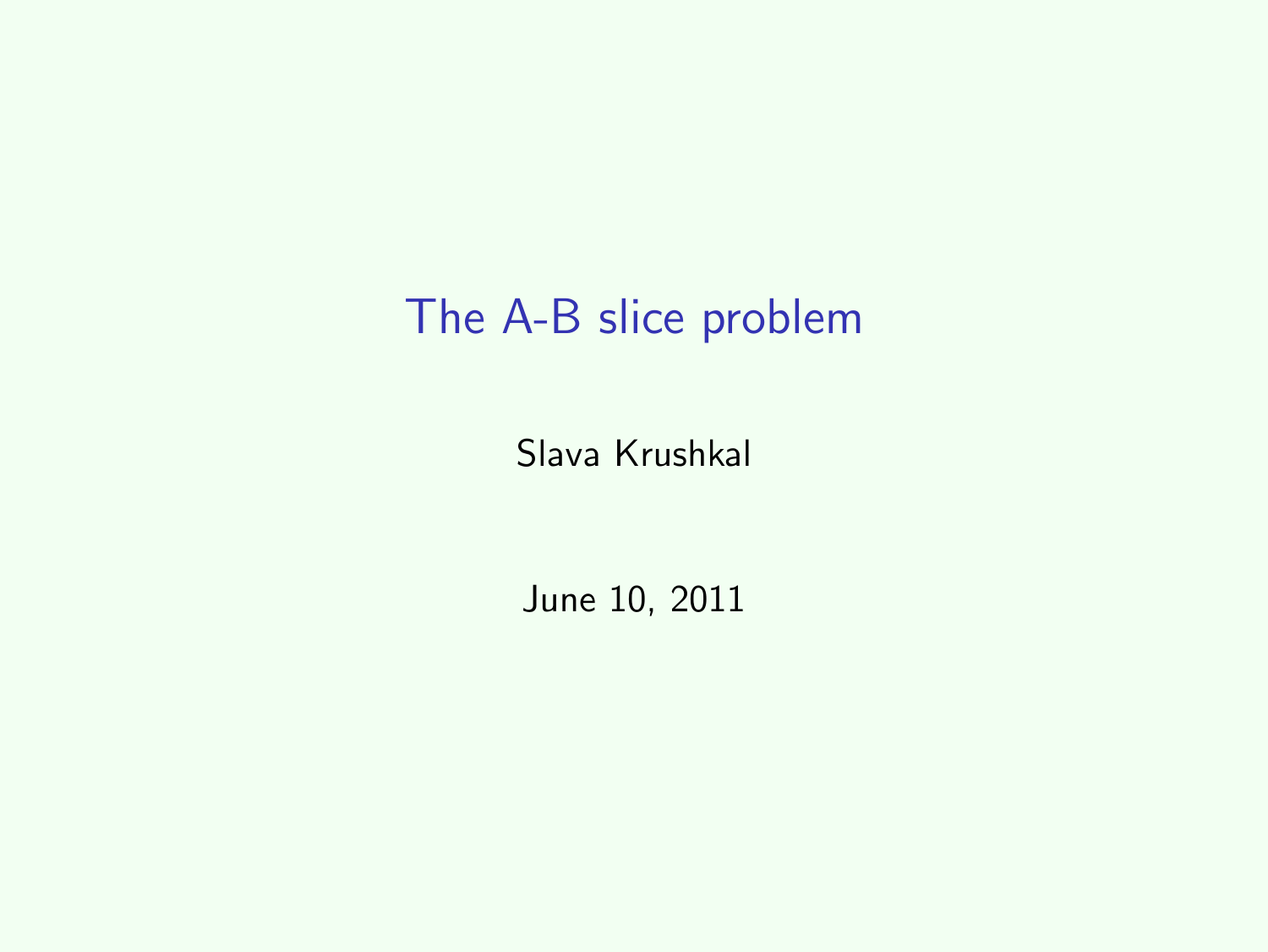History and motivation:

Geometric classification tools in higher dimensions:

Surgery: Given an n–dimensional Poincaré complex  $X$ , is there an  $n$ −manifold  $M<sup>n</sup>$  homotopy equivalent to it?

s-cobordism theorem: Given an  $(n + 1)$ -dimensional s-cobordism W with  $\partial W = M_1 \sqcup (-M_2)$ , is W isomorphic to the product  $M_1 \times [0, 1]$ ?

In dimension  $n = 4$ : smoothly both surgery and s-cobordism fail even in the simply-connected case (Donaldson)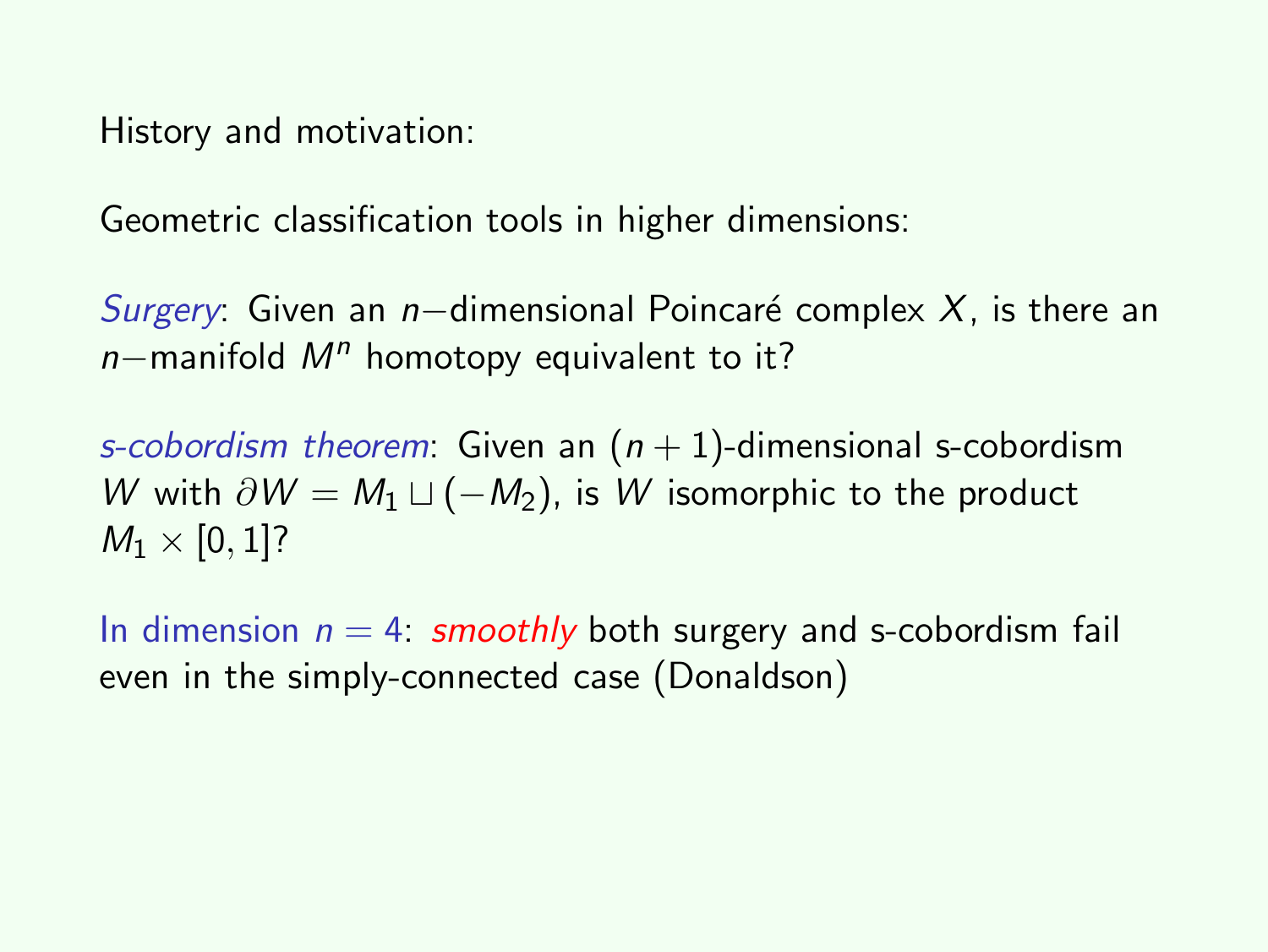#### Dimension  $n = 4$ , topological category:

M. Freedman (1982): Both surgery and s-cobordism conjectures hold for  $\pi_1 = 1$  and more generally for elementary amenable groups.

## Applications:

- Classification of topological simply-connected 4−manifolds.
- Slice results for knots and links, in particular: Alexander polynomial 1 knots are slice.
- (F. Quinn): Classification of homeomorphisms (up to isotopy) of simply-connected 4–manifolds.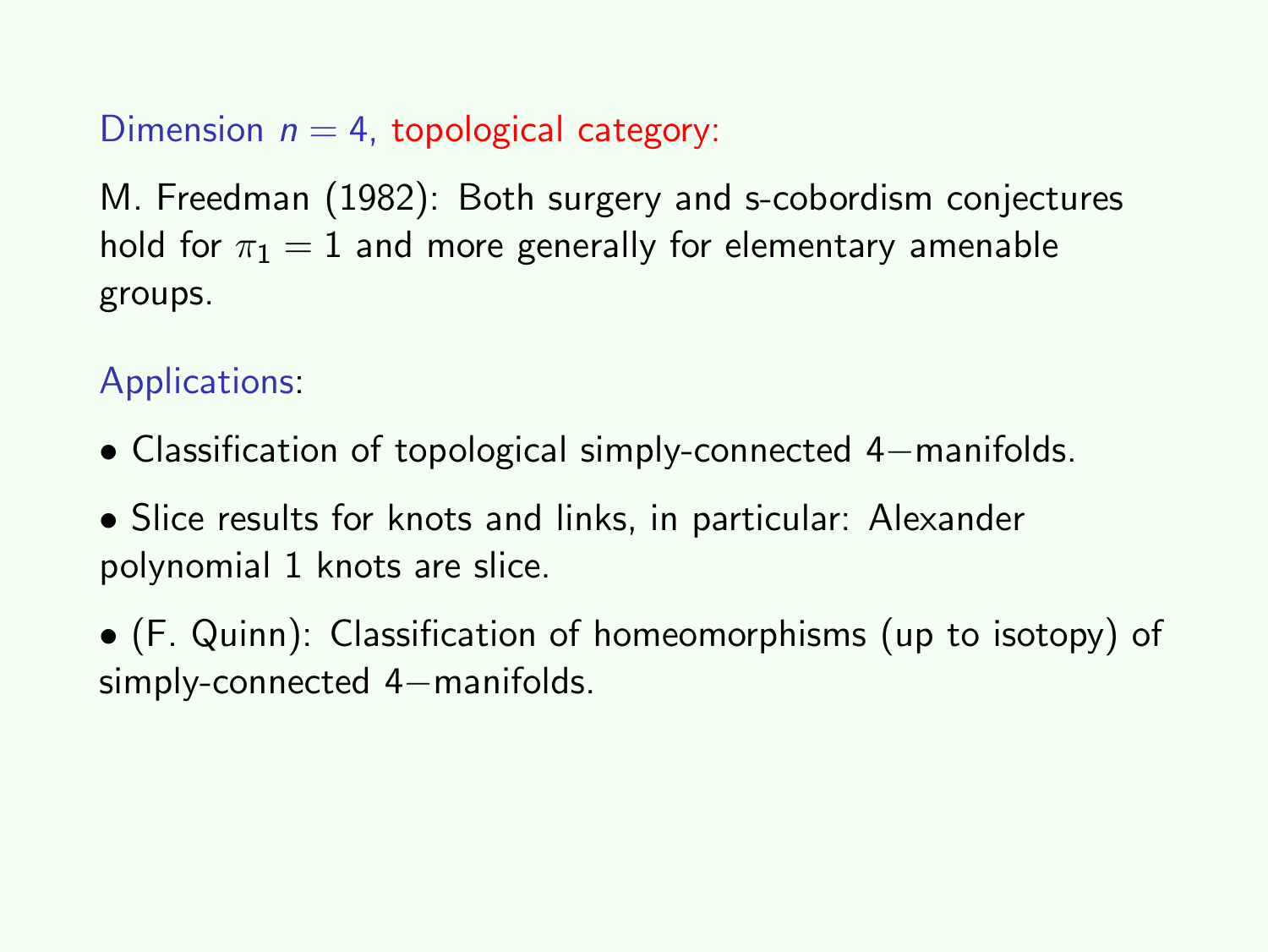### The underlying technique:

Theorem (M.Freedman, 1982) The Casson handle is homeomorphic to the standard 2-handle,  $D^2 \times \mathit{int}(D^2).$ 

In the proof of both surgery and s-cobordisms theorems, the question is whether a hyperbolic pair  $\left(\begin{array}{cc} 0 & 1 \\ 1 & 0 \end{array}\right)$  in  $\pi_2(M^4)$  may be represented by embedded spheres:

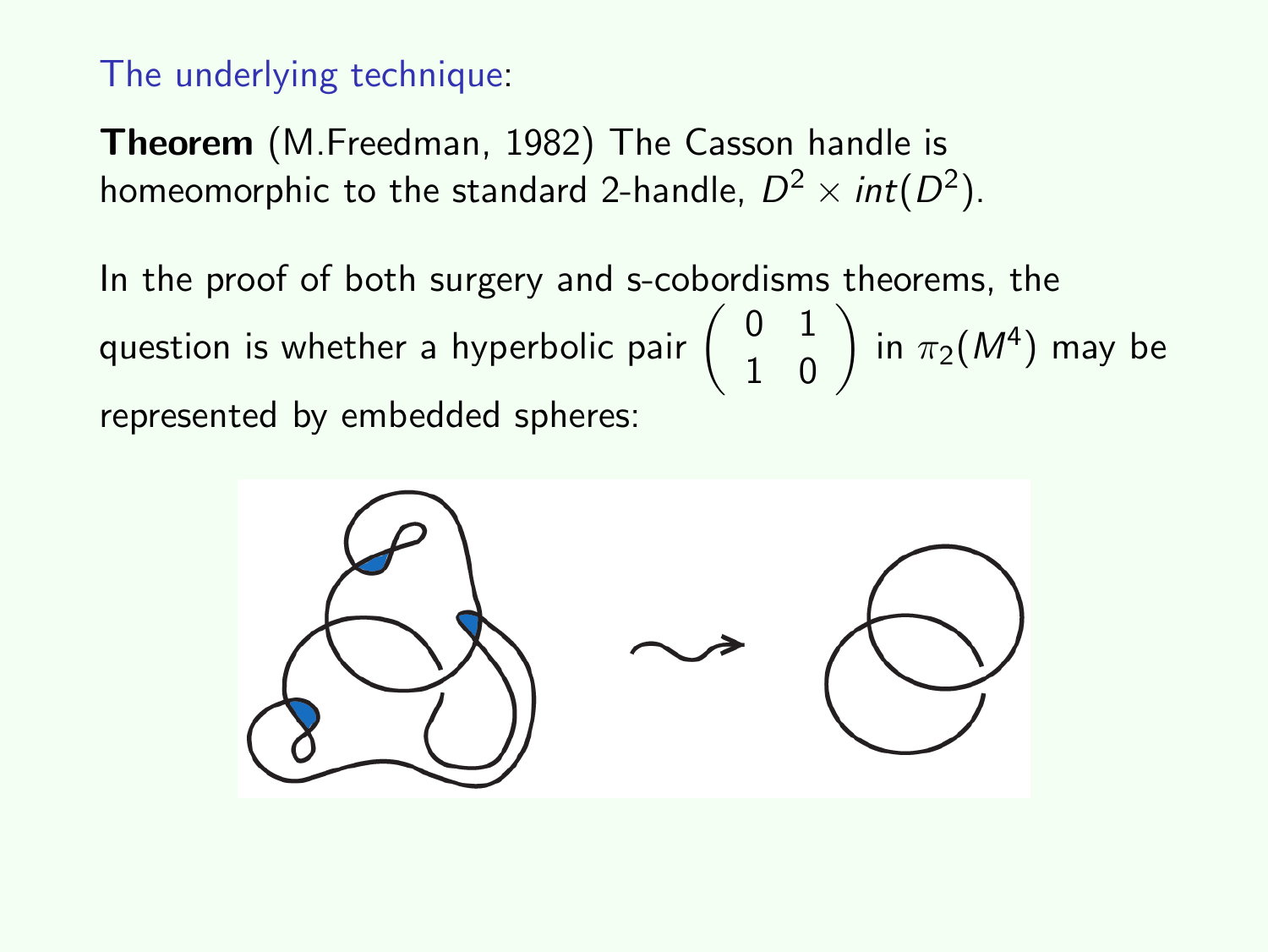Currently the class of good groups, for which surgery and the s-cobordism conjectures are known to hold, includes the groups of subexponential growth, and is closed under extensions and direct limits. (Freedman-Teichner 1995, K.-Quinn 2000)

# Amenable groups?

There is a special instance when "surgery works up to s-cobordism" (for any  $\pi_1$ !), when the surgery kernel is represented by  $\pi_1$ -null spheres.

**Conjecture** (Freedman 1983) Surgery fails for free groups.

More specifically, there does not exist a topological 4 $-$ manifold M, homotopy equivalent to  $\vee^3S^1$ , with  $\partial M=\mathcal{S}_0(\mathit{Wh}(\mathit{Bor}))$ .

Equivalently: The Whitehead double of the Borromean rings is not a "free" slice link.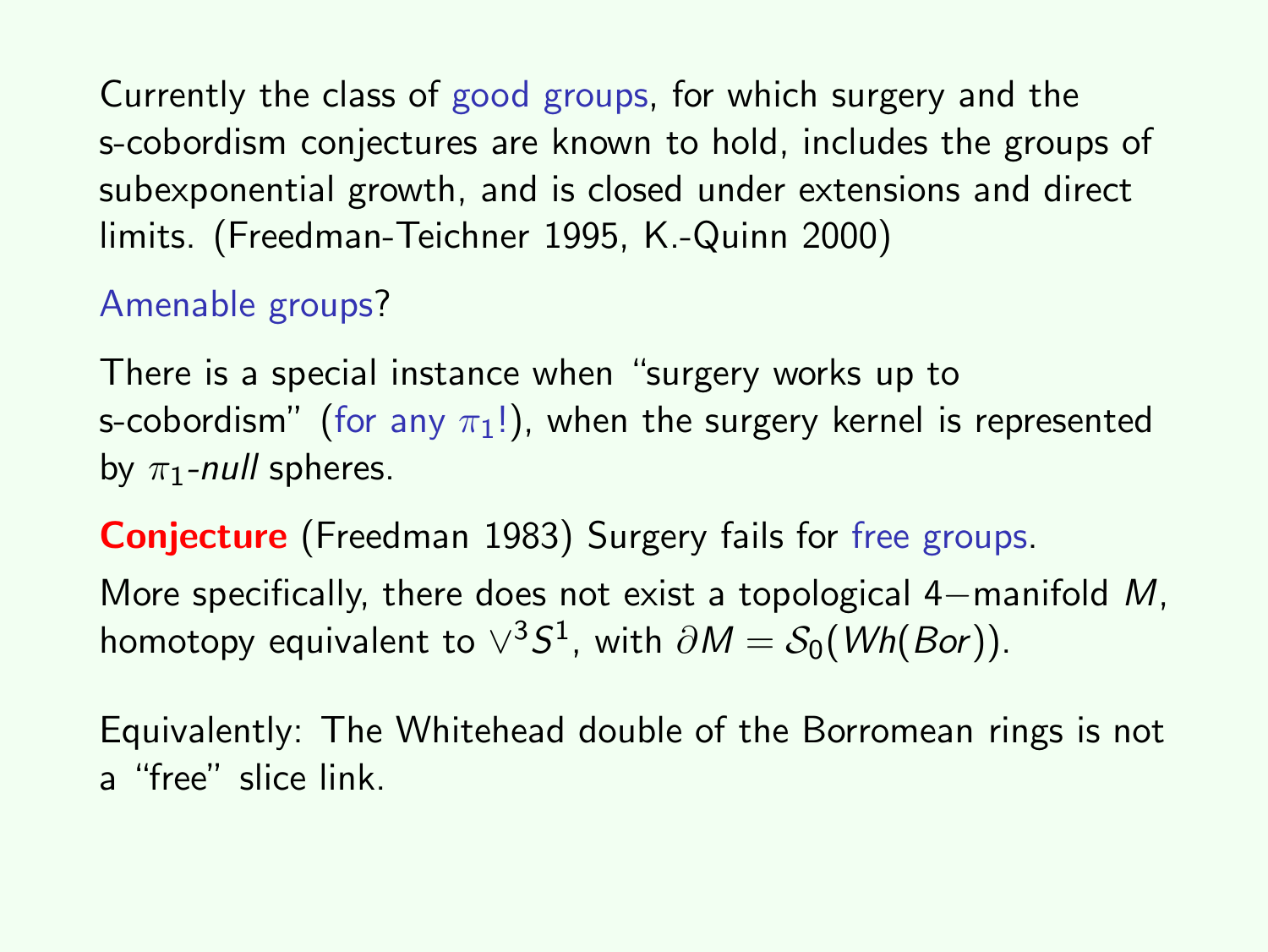



Figure: The untwisted Whitehead double of the Borromean rings.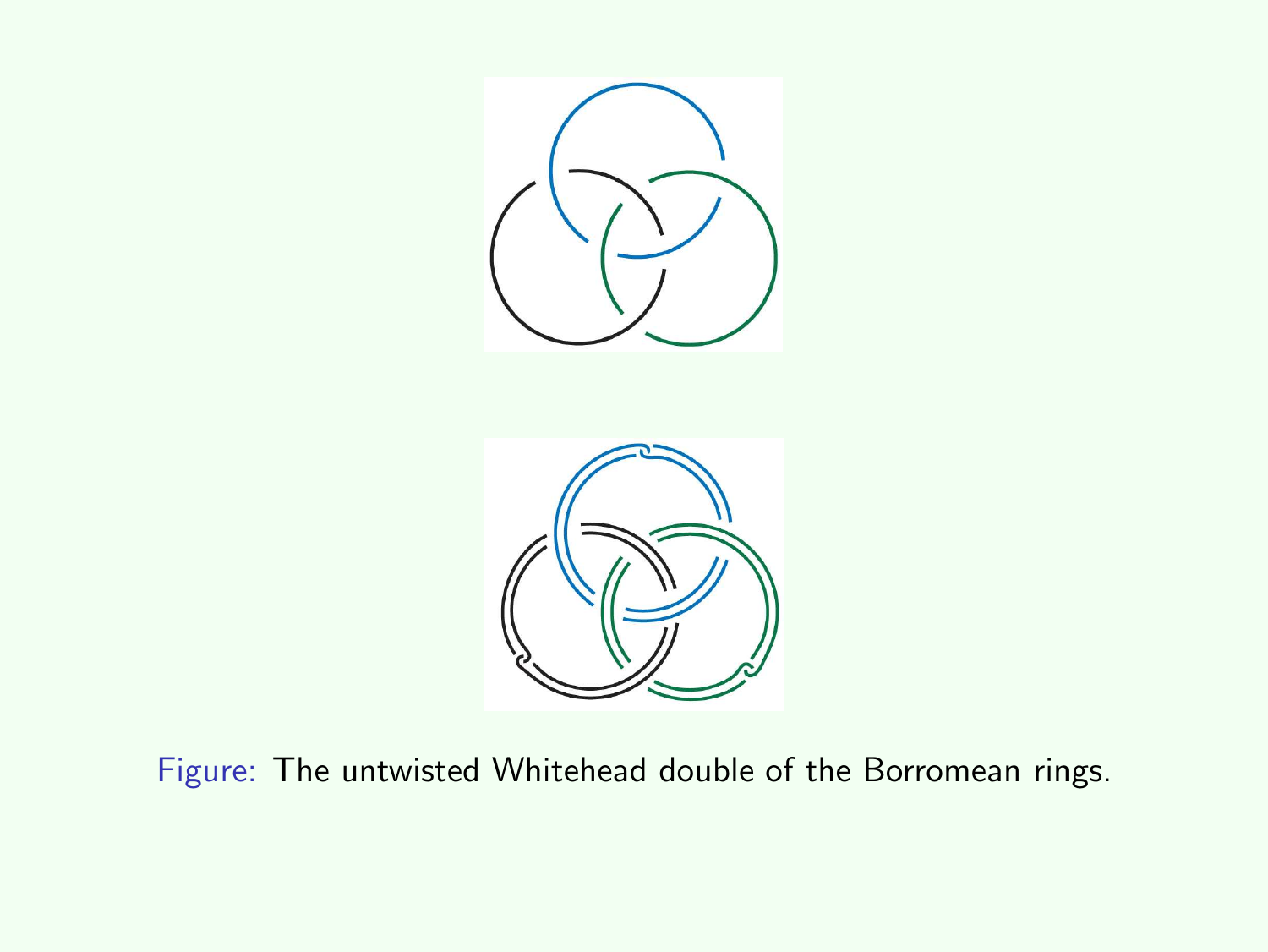

4-dimensional Poincaré complex: Cone  $(\partial N^4\longrightarrow \vee^3_1S^1)$ 

Note: Surgery for free groups would imply surgery for all groups.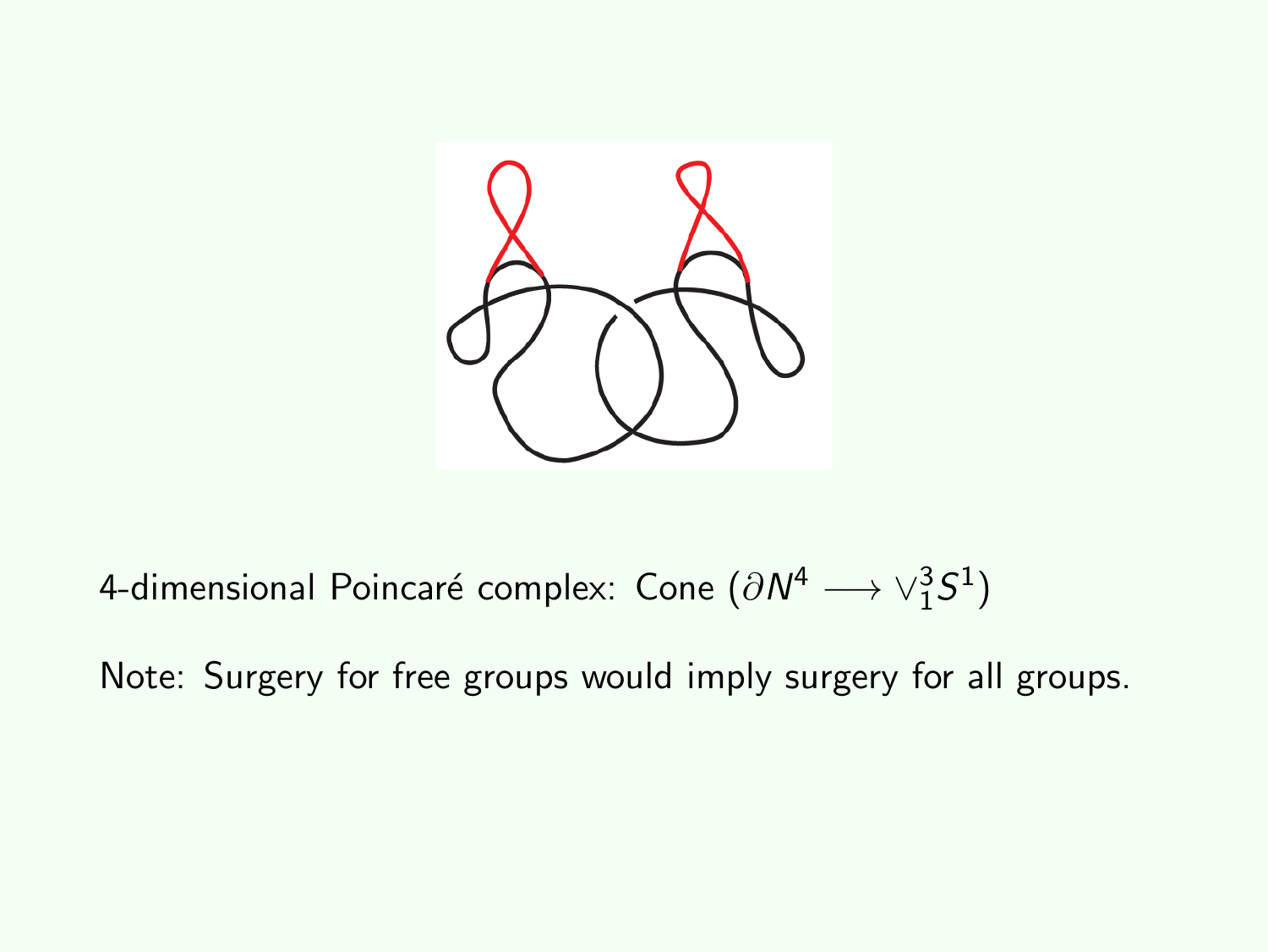Conjecture There does not exist a topological 4−manifold M, homotopy equivalent to  $\vee^3S^1$ , with  $\partial M=\mathcal{S}_0(\mathit{Wh}(\mathit{Bor}))$ .

The A-B slice problem (Freedman '86)

Suppose  $M^4$  exists. Its universal cover  $\dot{M}$  is contractible. The end-point compactification of M is homeomorphic to the 4 $-$ ball.  $\pi_1(\mathcal{M}),$  the free group on three generators, acts on  $D^4.$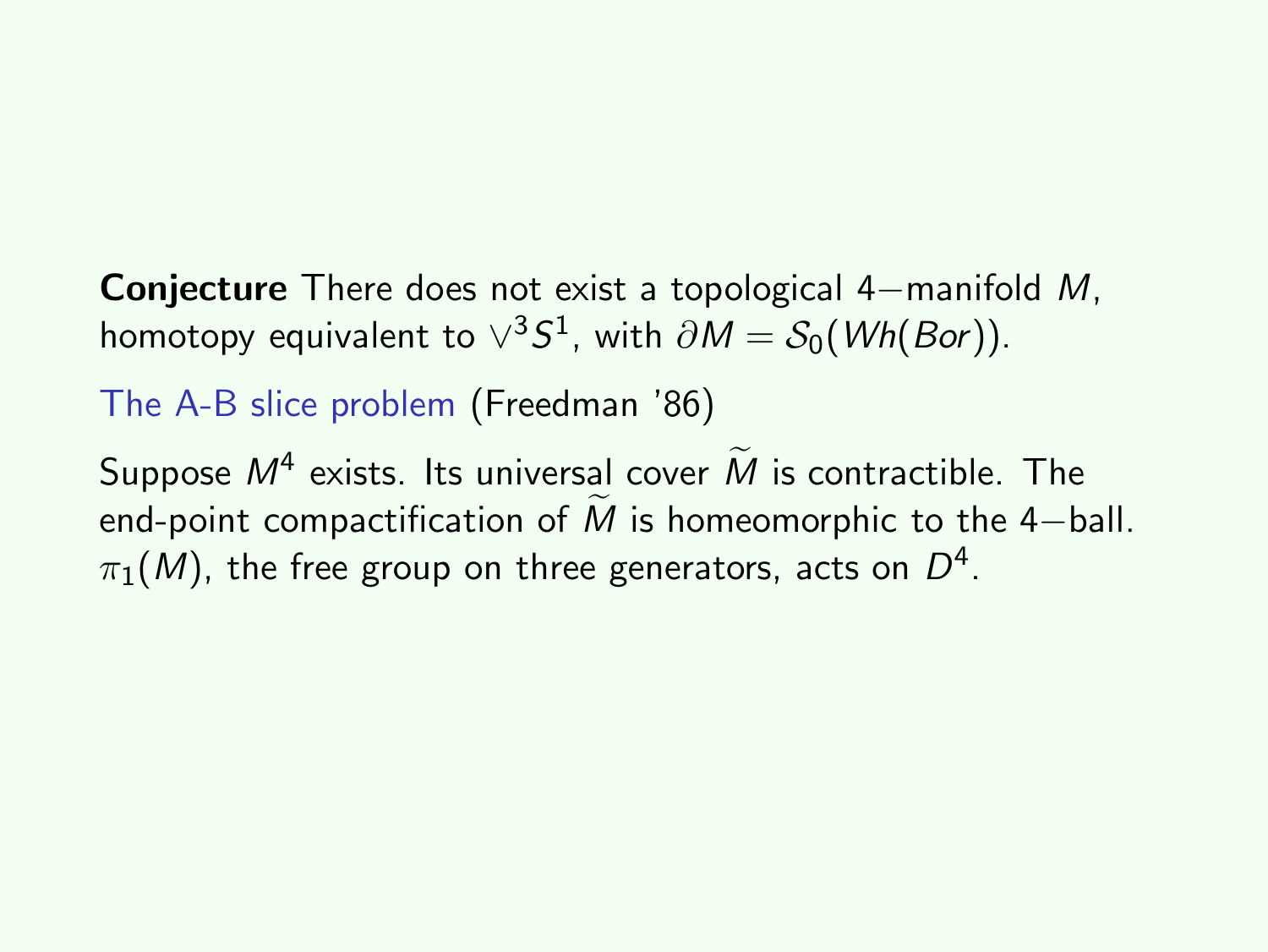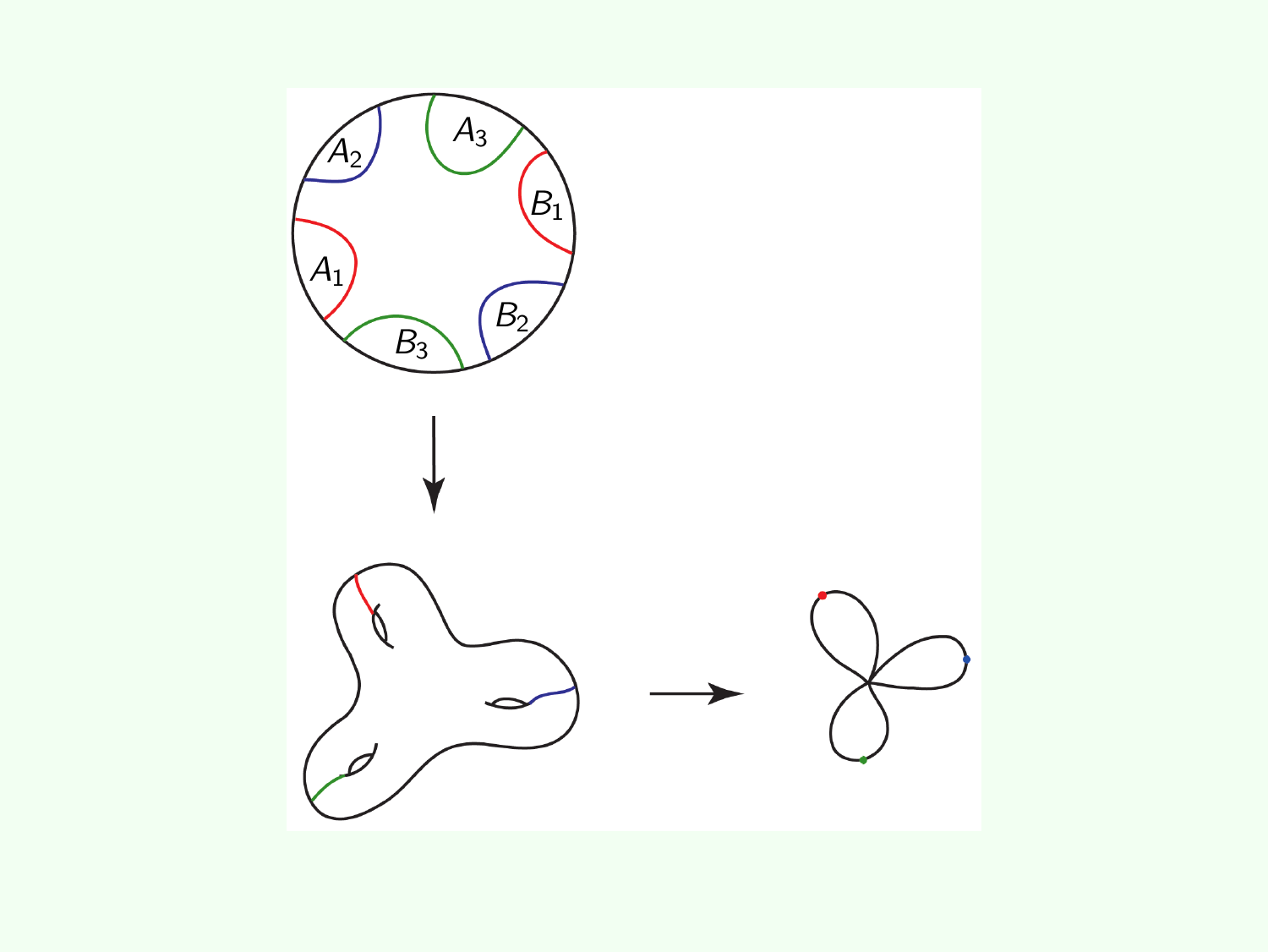A decomposition of  $D^4$ ,  $D^4 = A \cup B$ , is an extension to the 4 $-$ ball of the standard genus one Heegaard decomposition of the 3–sphere. Specified distinguished curves  $\alpha \subset \partial A$ ,  $\beta \subset \partial B$  form the Hopf link in  $S^3 = \partial D^4$ .



Figure: A 2-dimensional example of a decomposition,  $D^2 = A \cup B$ .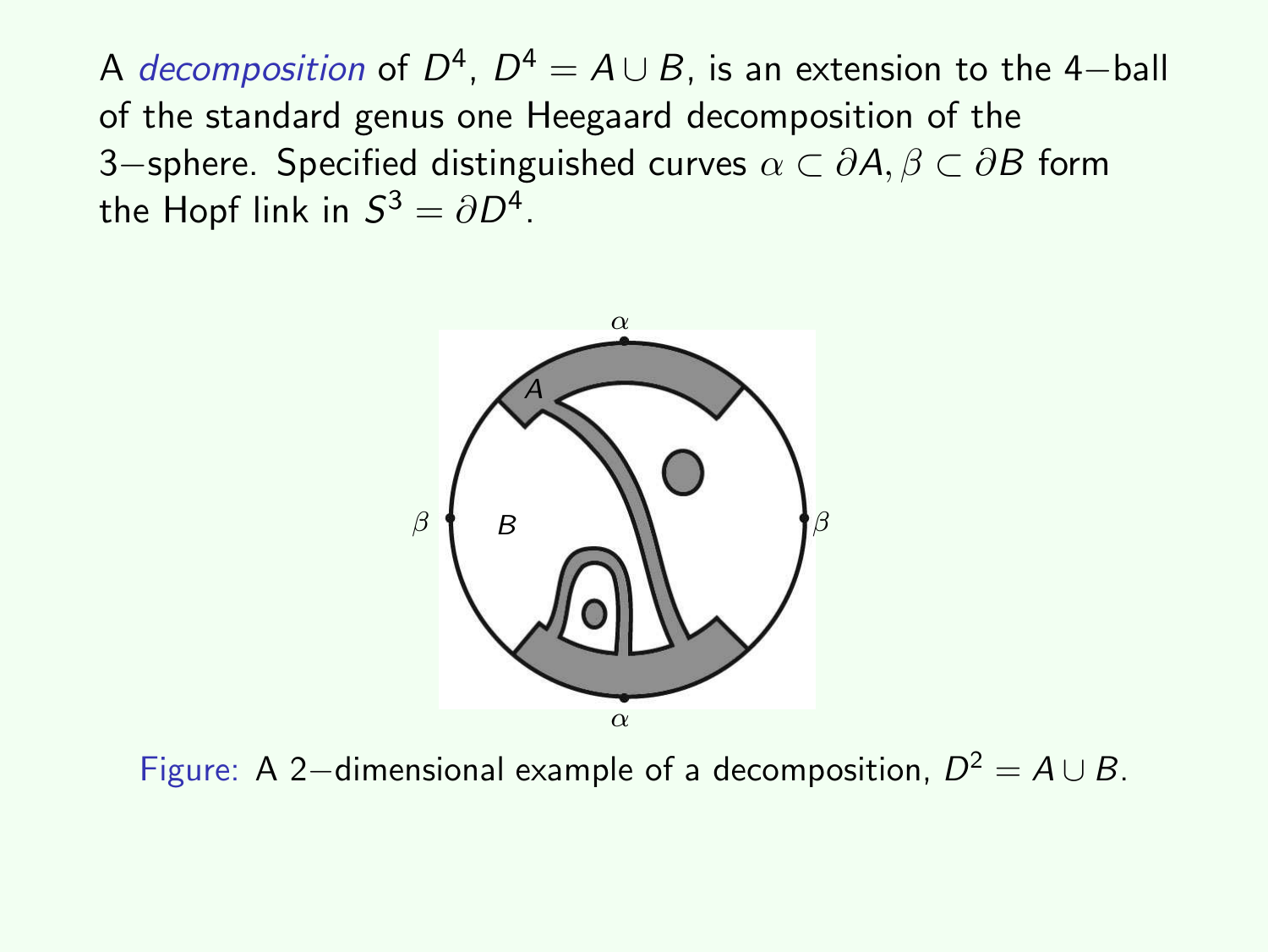Examples of decompositions. The trivial decomposition:

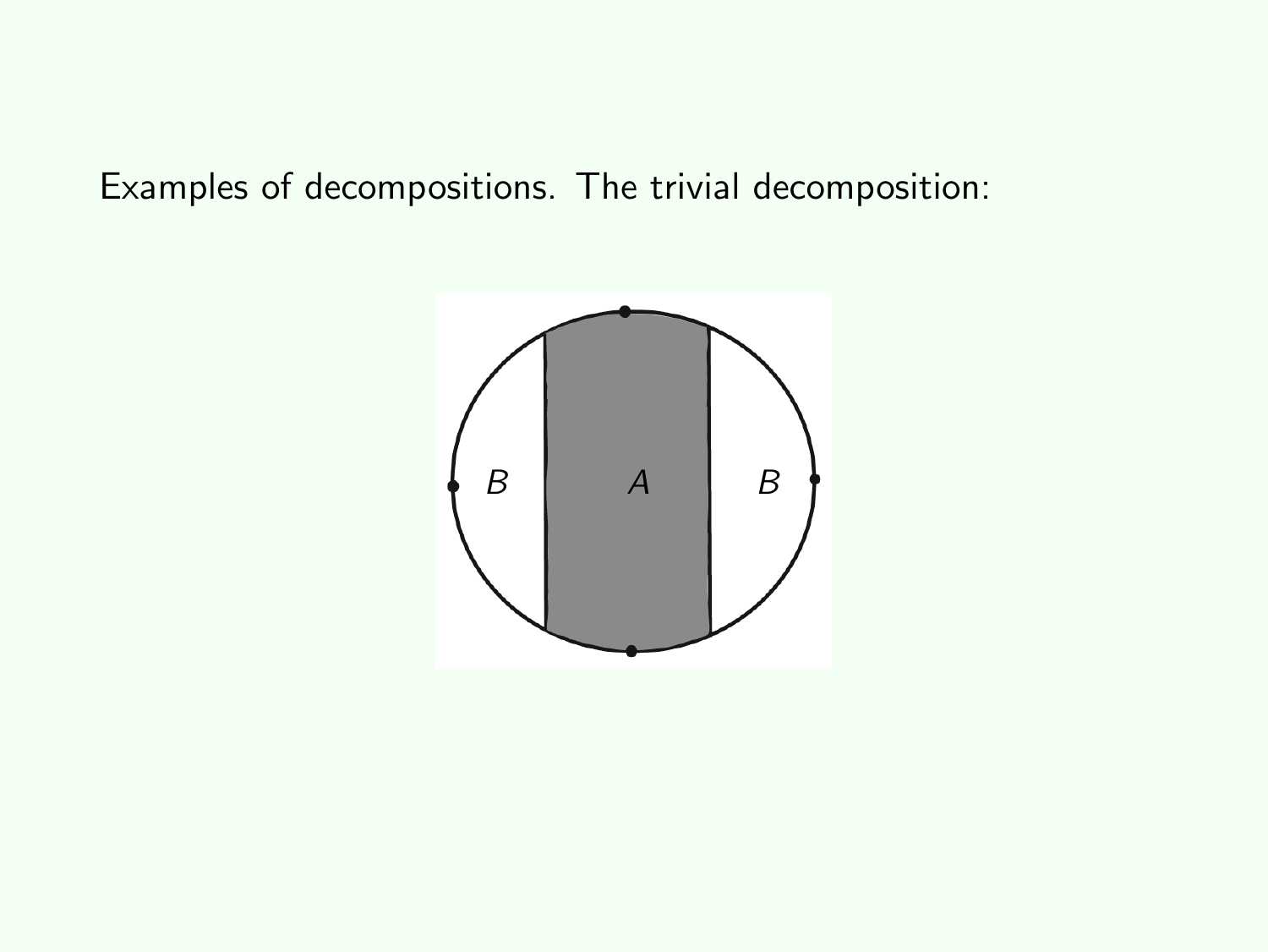





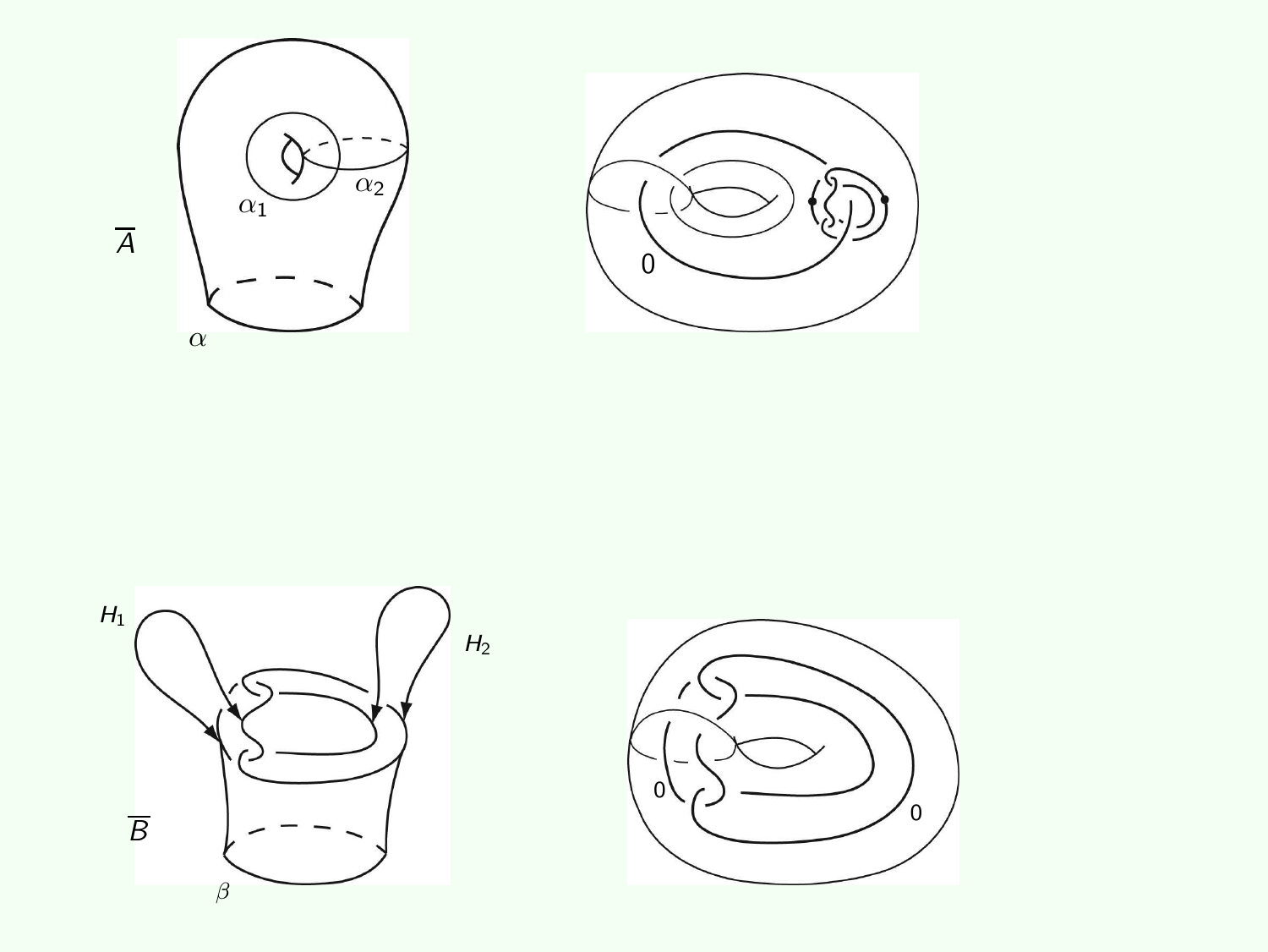Note: Given a decomposition, by Alexander duality either (a multiple of)  $\alpha$  bounds in A, or (a multiple of)  $\beta$  bounds in B.

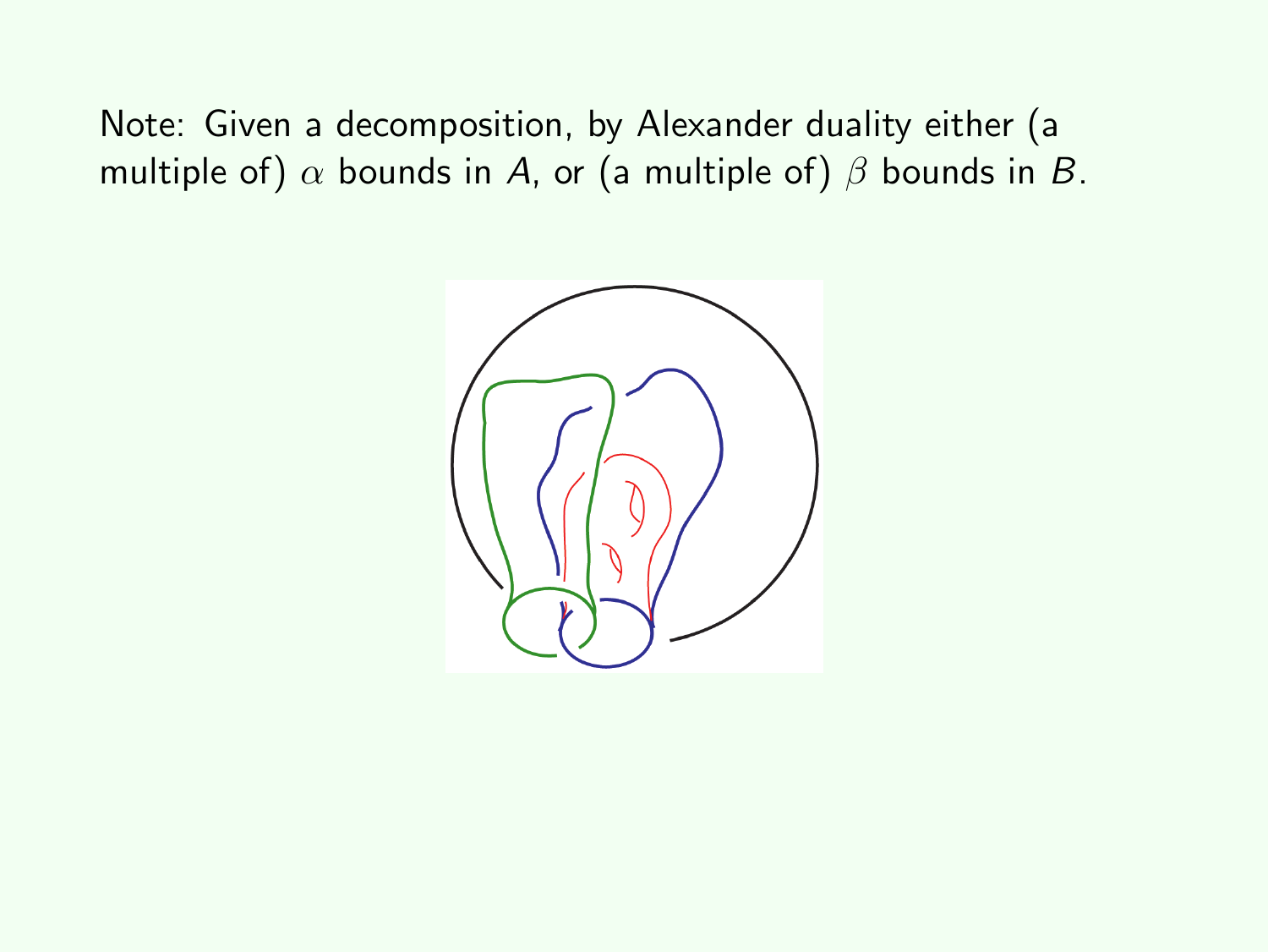

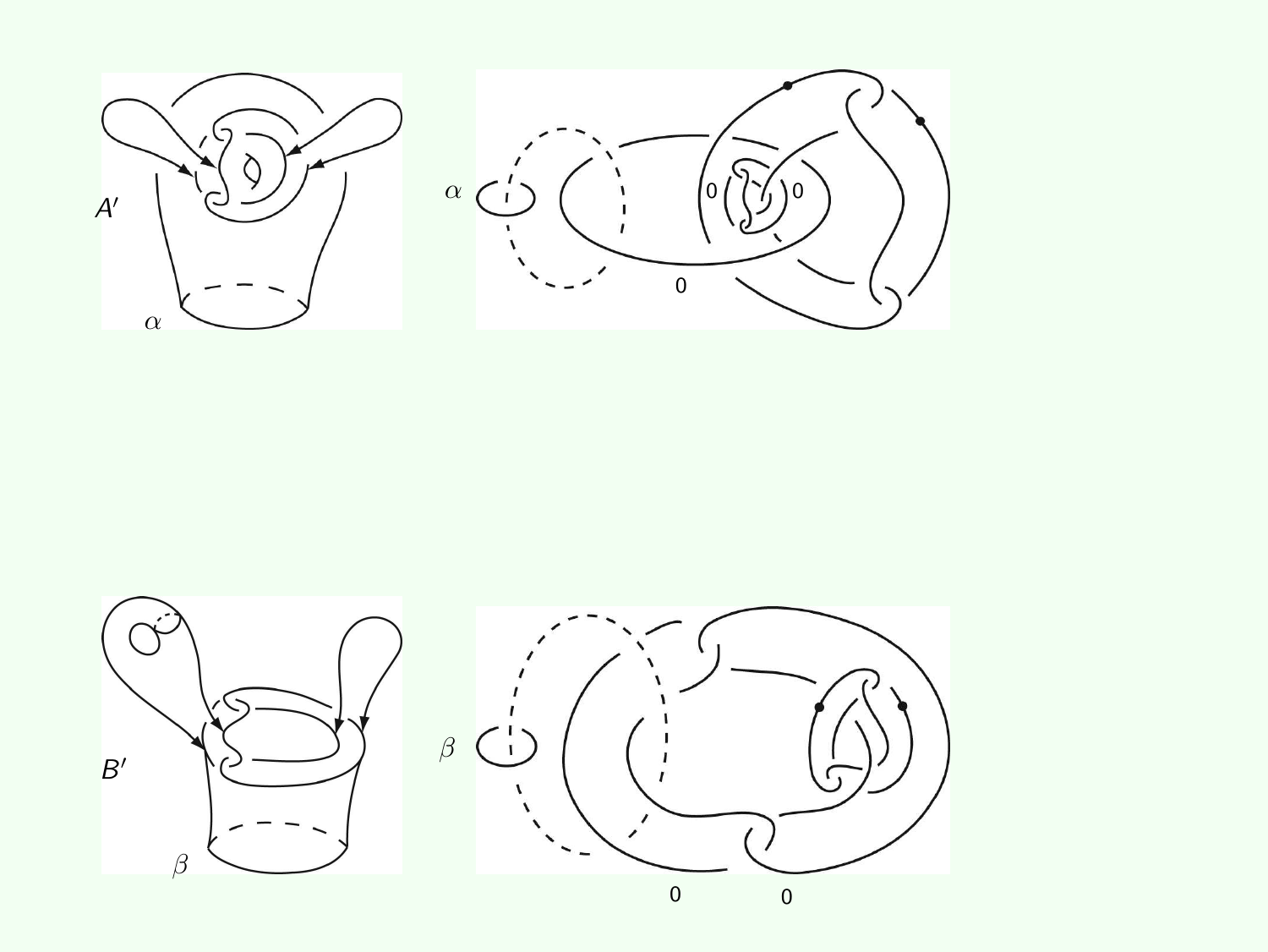These are examples of model decompositions (introduced by M. Freedman and X.-S. Lin):



Figure: Examples of model decompositions of height 3.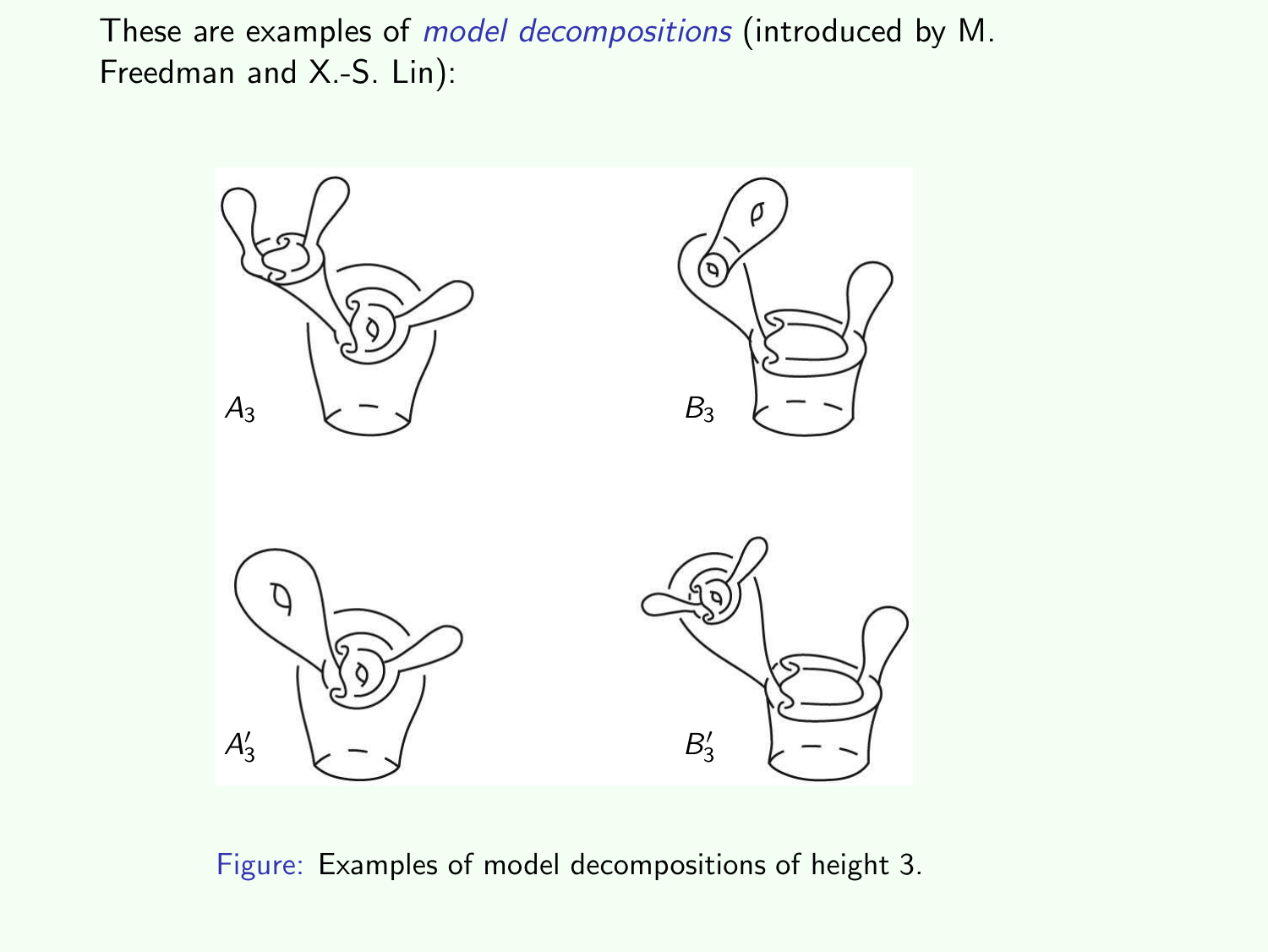An *n*—component link  $L\subset \mathcal{S}^3$  is *weakly A* —  $B$  *slice* if there exist decompositions  $(A_i,B_i), i=1,\ldots,n$  of  $D^4$  and disjoint embeddings of all 2 $n$  manifolds  $\{A_i,B_i\}$  into  $D^4$  so that the distinguished curves  $(\alpha_1, \ldots, \alpha_n)$  form the link L, and the curves  $(\beta_1, \ldots, \beta_n)$  form a parallel copy of L.

L is A-B slice if, in addition, the new embeddings  $A_i\subset D^4, B_i\subset D^4$  are standard: isotopic to the original embeddings.

Easy: Hopf link is not A-B slice.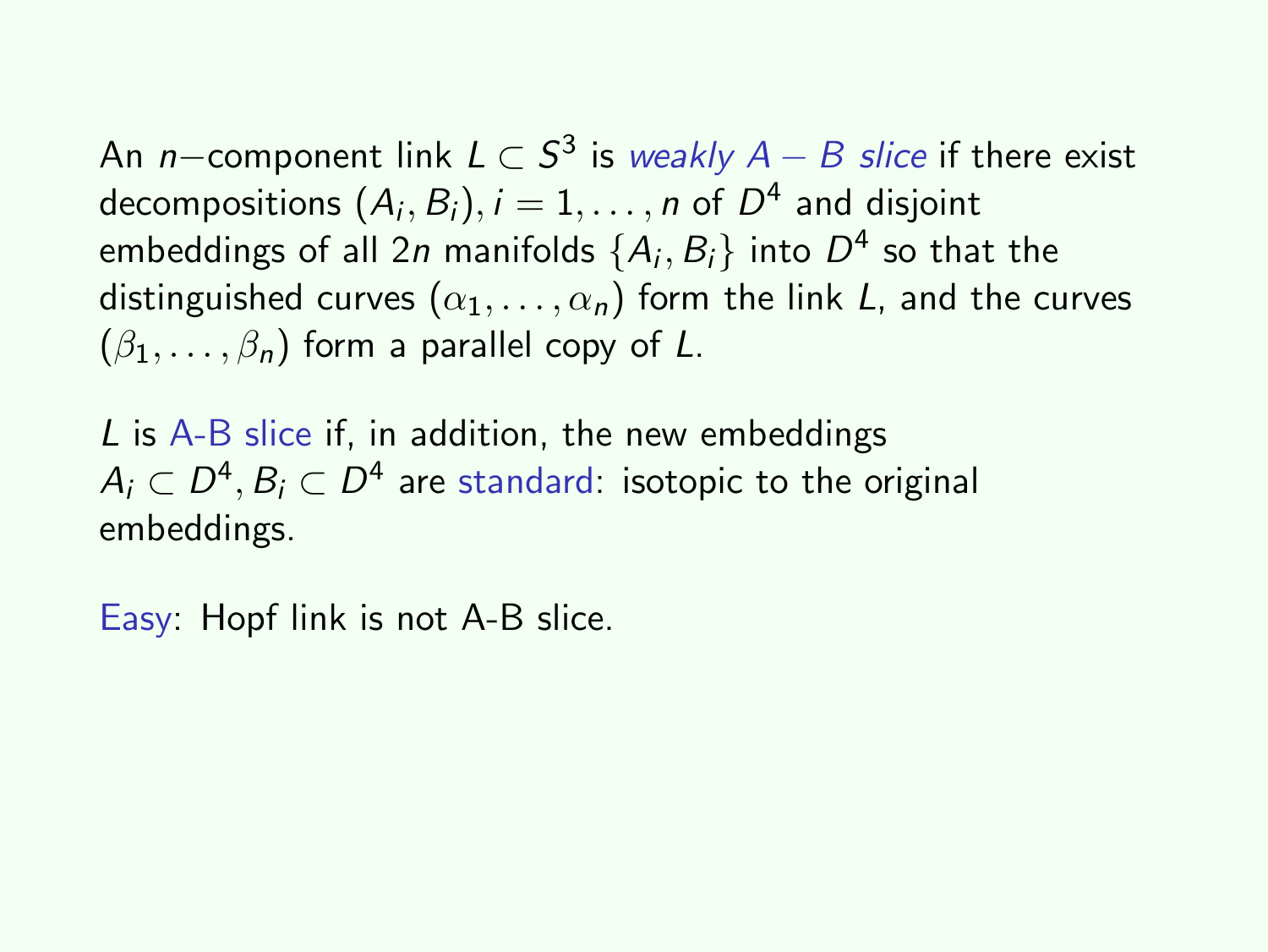Connection with the surgery conjecture:

Topological 4−dimensional surgery works for all groups if and only if the Borromean rings (and a certain family of their generalizations) are A-B slice.

Freedman's conjecture: The Borromean rings are not A-B slice. (Stronger version: not even weakly A-B slice.)

Program:

• Find an obstruction for *model decompositions* 

• "Approximate" an arbitrary decomposition by model decompositions.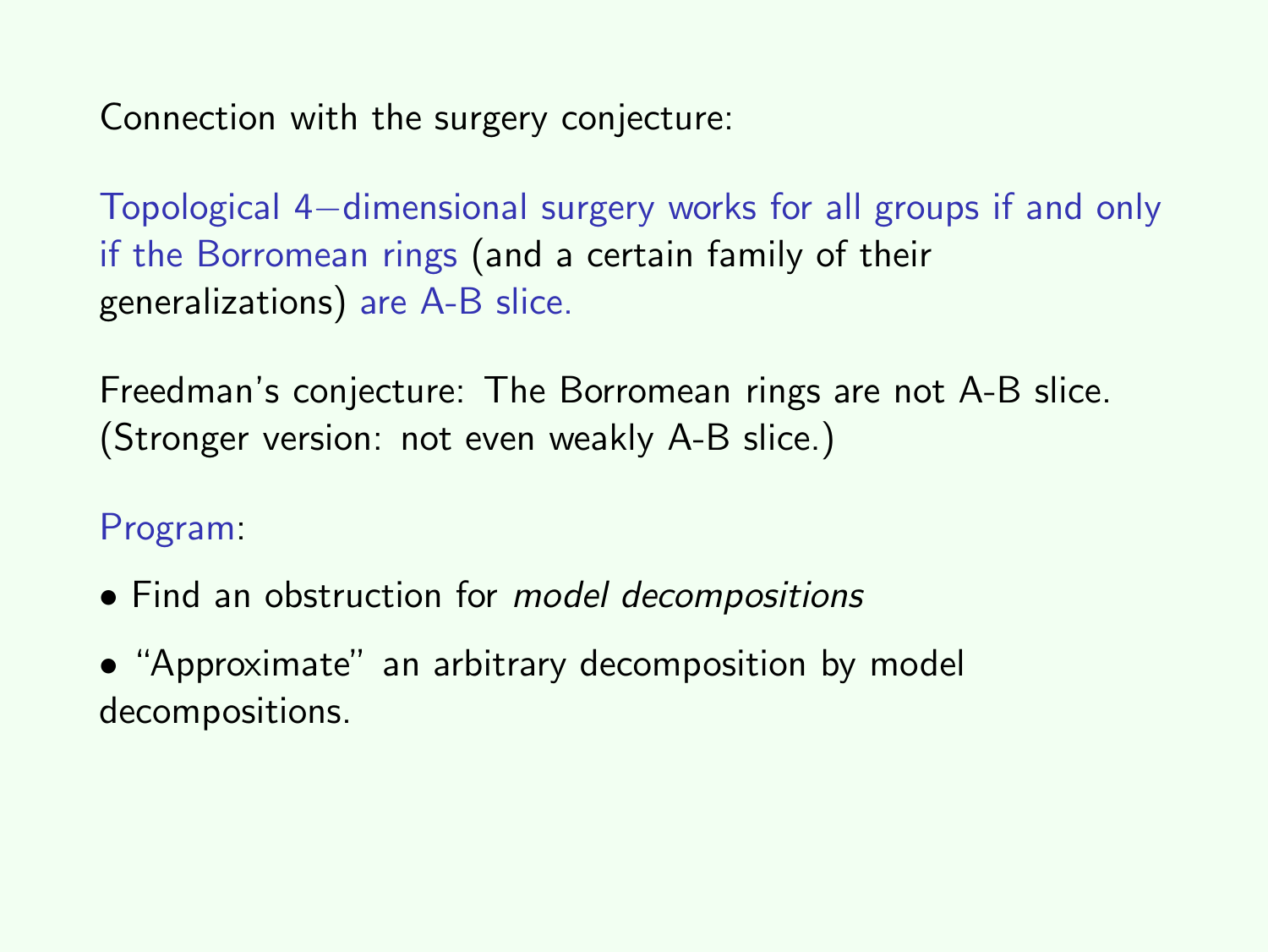The first step works, the second step does not:

Theorem (K.) The Borromean rings are not A-B slice (not even weakly A-B slice) when restricted to the class of model decompositions.

**Theorem** (K.) The Borromean rings are weakly A-B slice.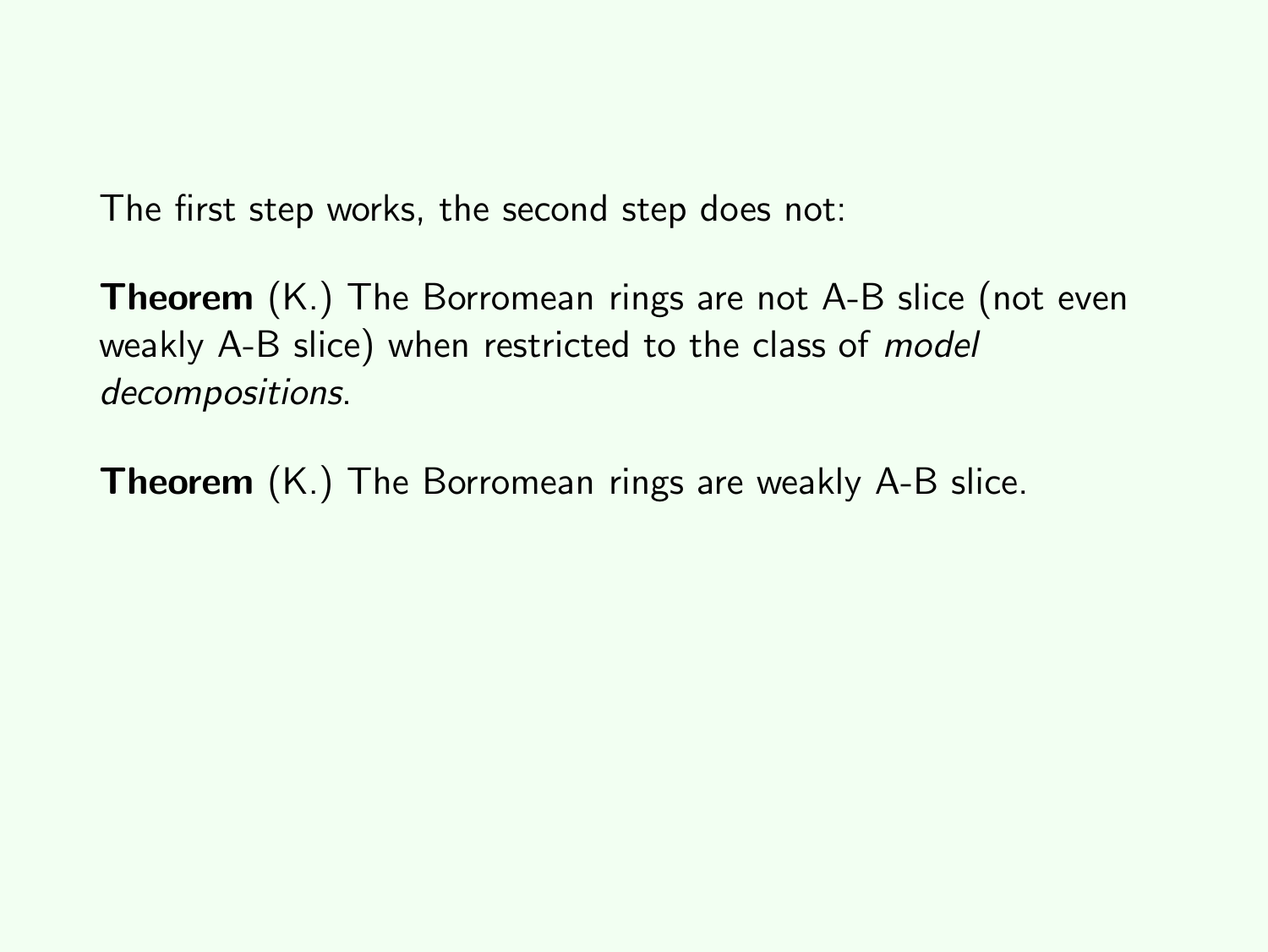Consider the decomposition  $D^4 = A \cup B$ :





**Claim**: There exist disjoint embeddings of six manifolds into  $D^4$ : three copies  $\{A_i\}$  of A and three copies  $\{B_i\}$  of B, such that  $\alpha_1, \alpha_2, \alpha_3$  form the Borromean rings;  $\beta_1, \beta_2, \beta_3$  are a parallel copy. This proves that the Borromean rings are weakly A-B slice.

. .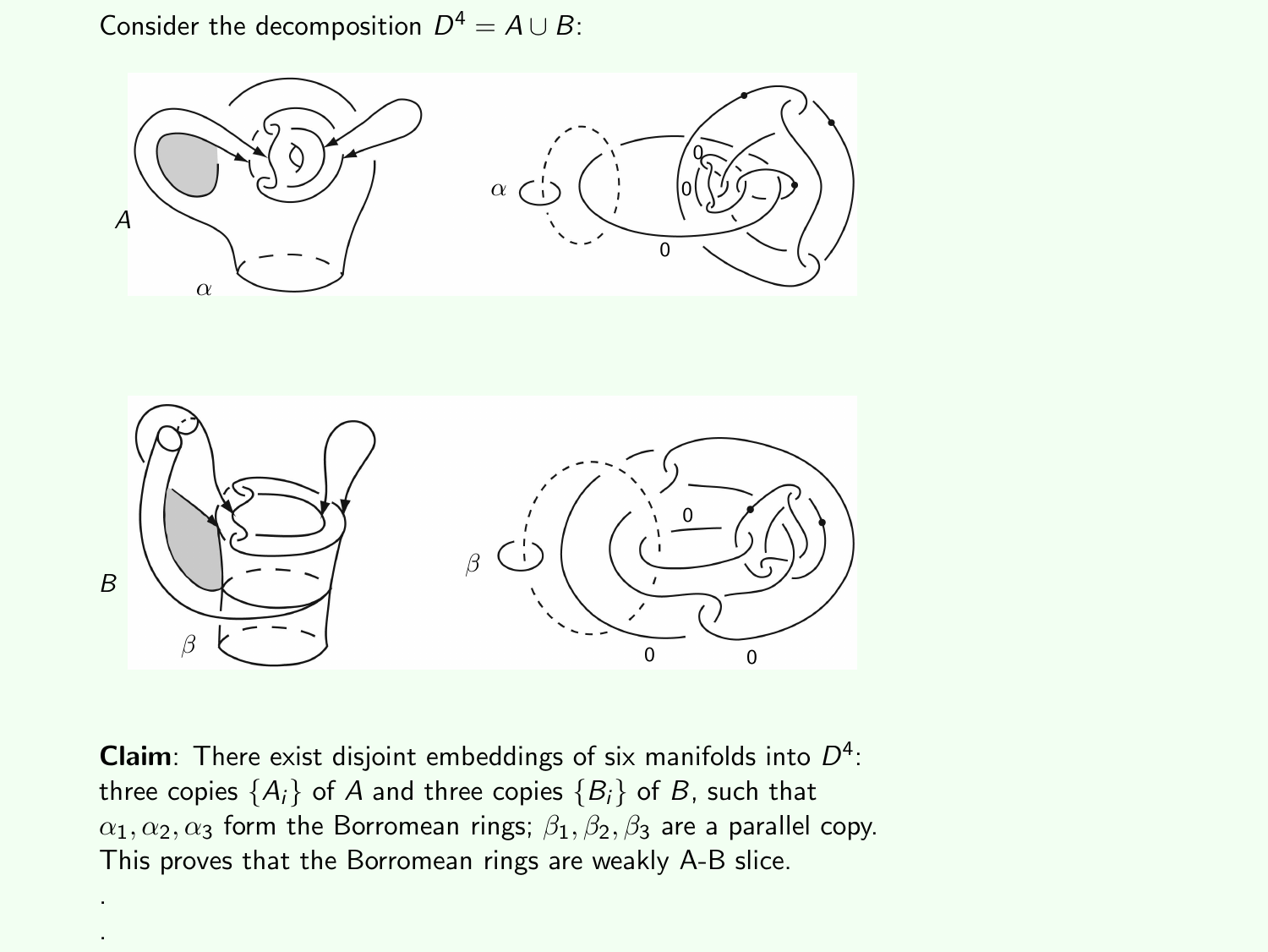Proof of the claim: a "relative-slice" problem. An illustration in 2 dimensions:





Figure: Disjoint embeddings of  $(M, \gamma)$ ,  $(N, \delta)$  in  $(D^4, S^3)$ , where  $\gamma$ ,  $\delta$ form a Hopf link in  $S^3$ .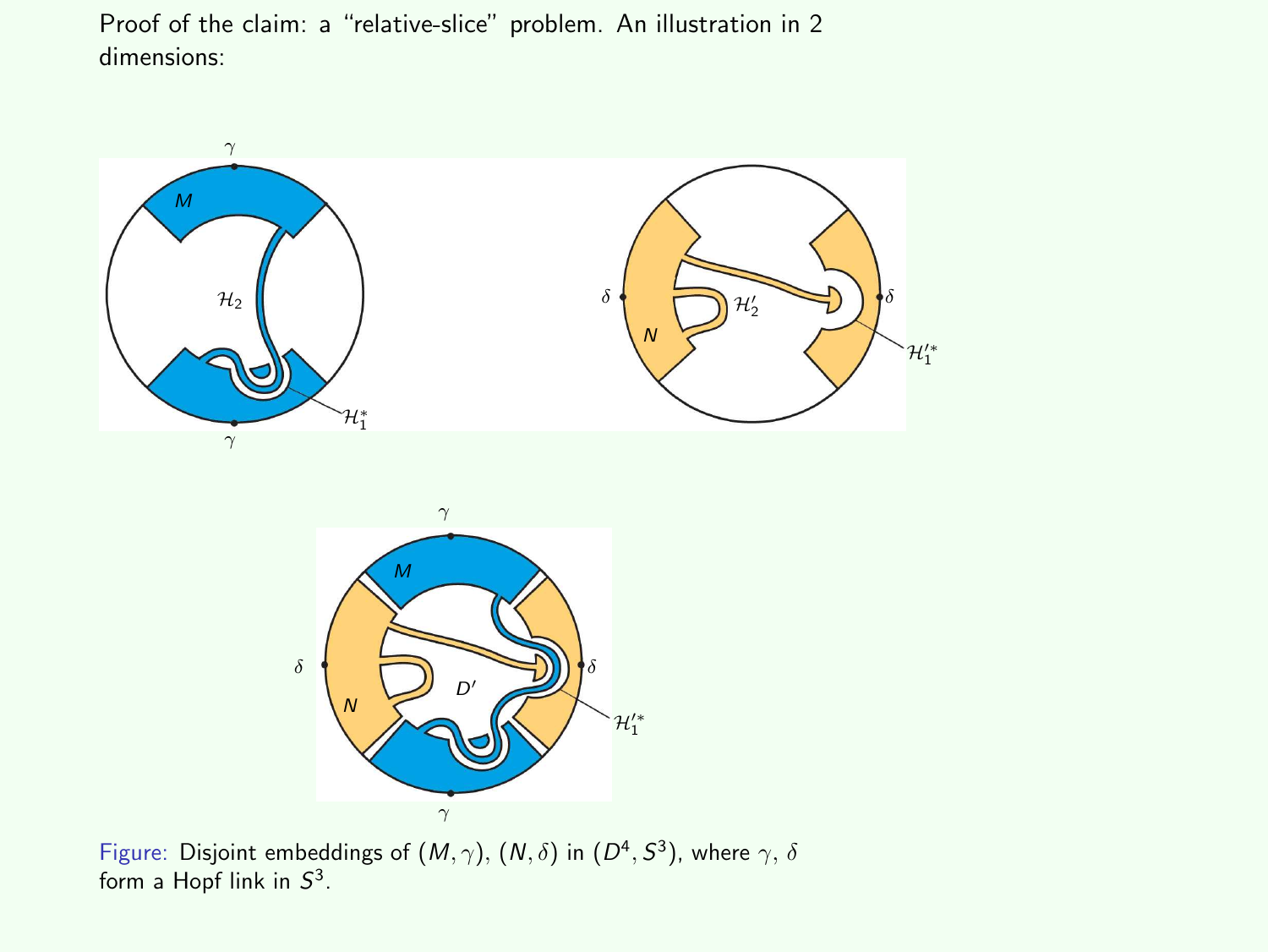There is a secondary obstruction, taking into account the embeddings  $A\hookrightarrow D^4$ ,  $B\hookrightarrow D^4$ , showing that these decompositions do not solve the A-B slice problem.

More recent developments:

Given a decomposition  $D^4 = A \cup B$ , consider the 3 $-$ manifold  $X^3 = A \cap B$  with torus boundary.

It seems reasonable to believe that  $X^3$  together with

$$
ker[\pi_1(X)/\pi_1^k(X) \longrightarrow \pi_1(A)/\pi_1^k(A)],
$$

$$
\mathit{ker}[\pi_1(X)/\pi_1^k(X) \; \longrightarrow \; \pi_1(B)/\pi_1^k(B)]
$$

encode the relevant information about the decomposition, where  $\pi_1^k$  $\frac{k}{1}$  denotes the kth term of the lower central series.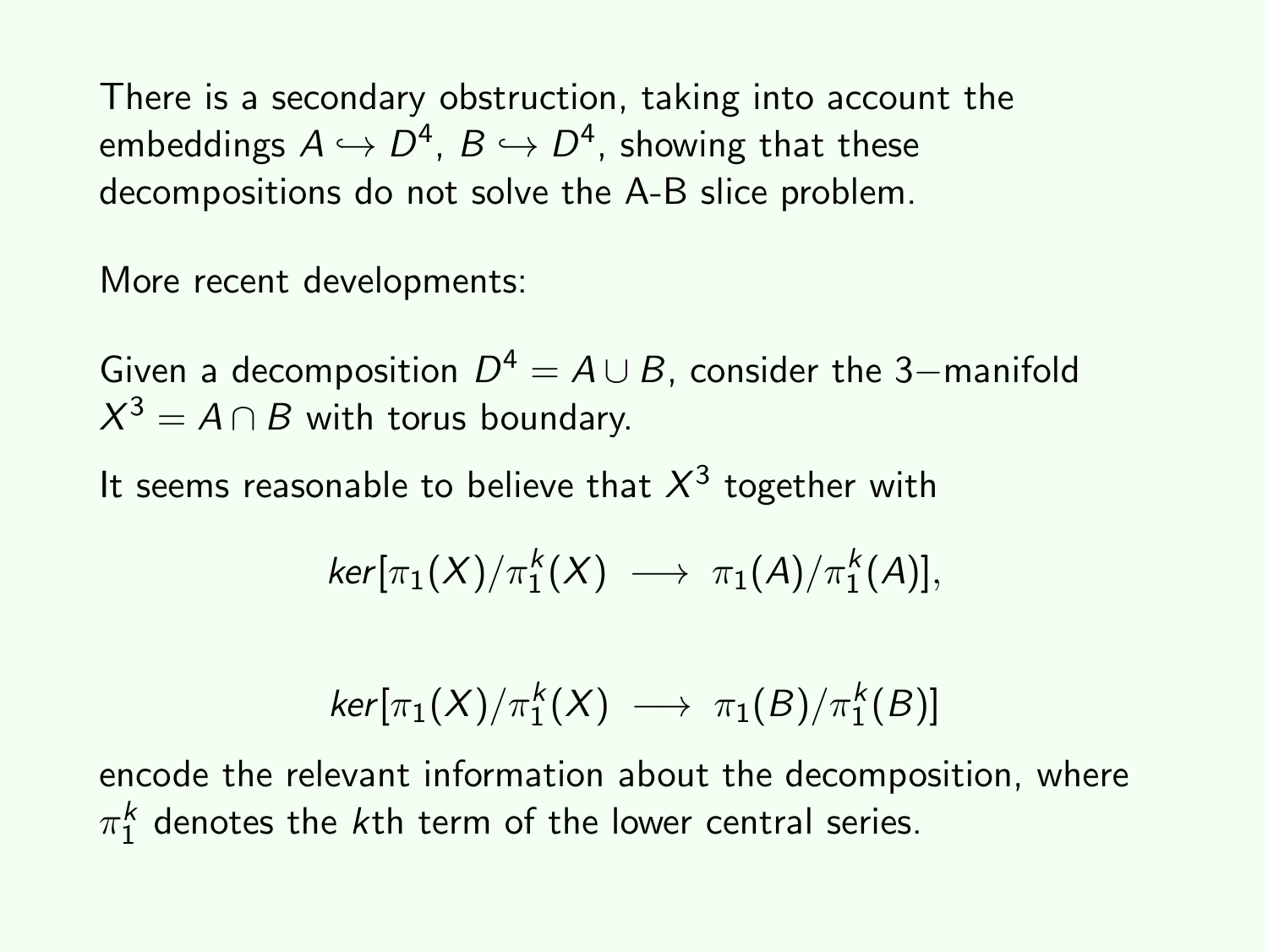Tools used for analyzing this problem:

- Nilpotent quotients, in particular the Milnor group.
- Massey products.

These techniques are useful for working with specific decompositions, but a common problem is indeterminacy which makes it difficult to give a "uniform" analysis of all possible decompositions.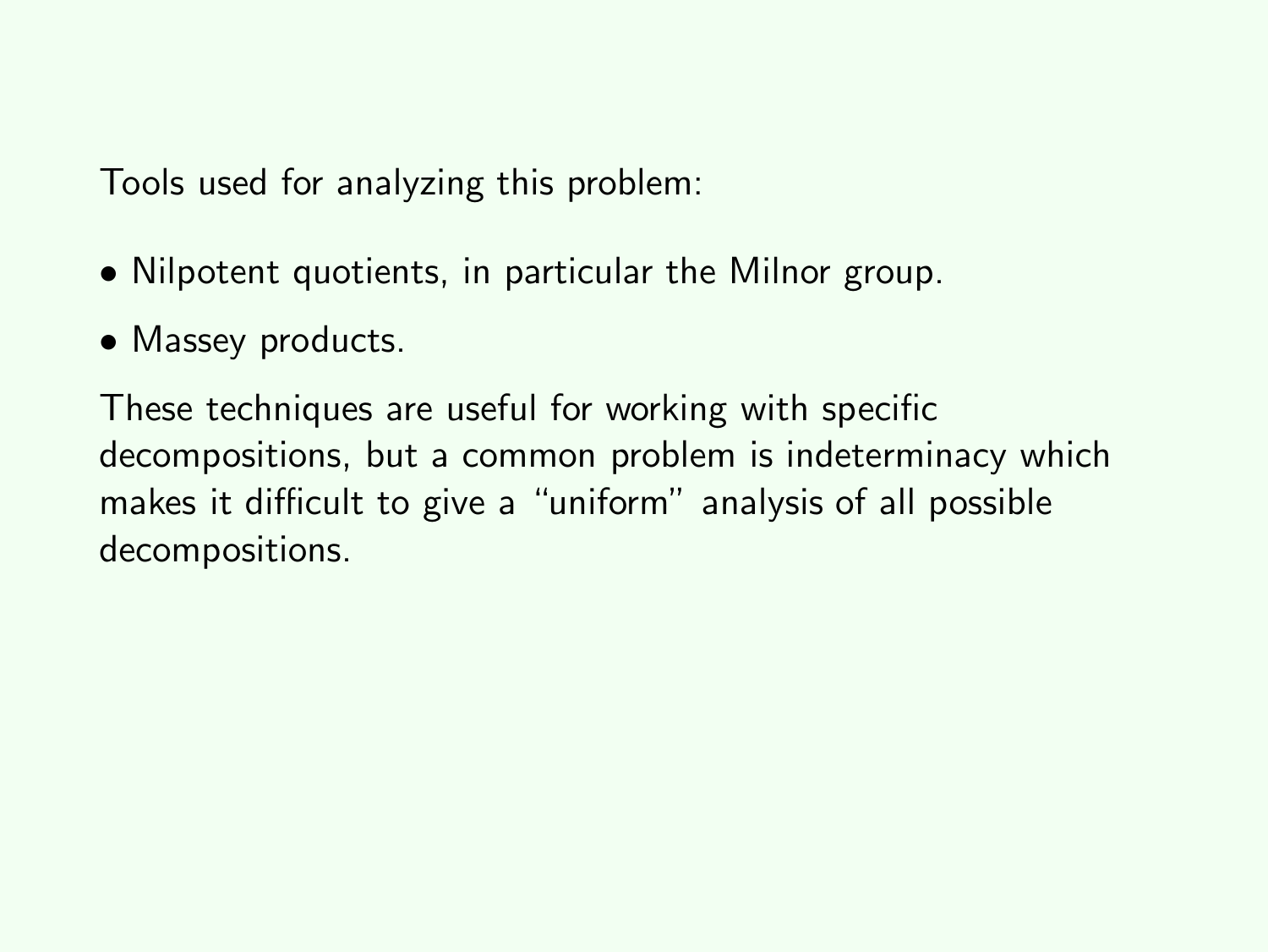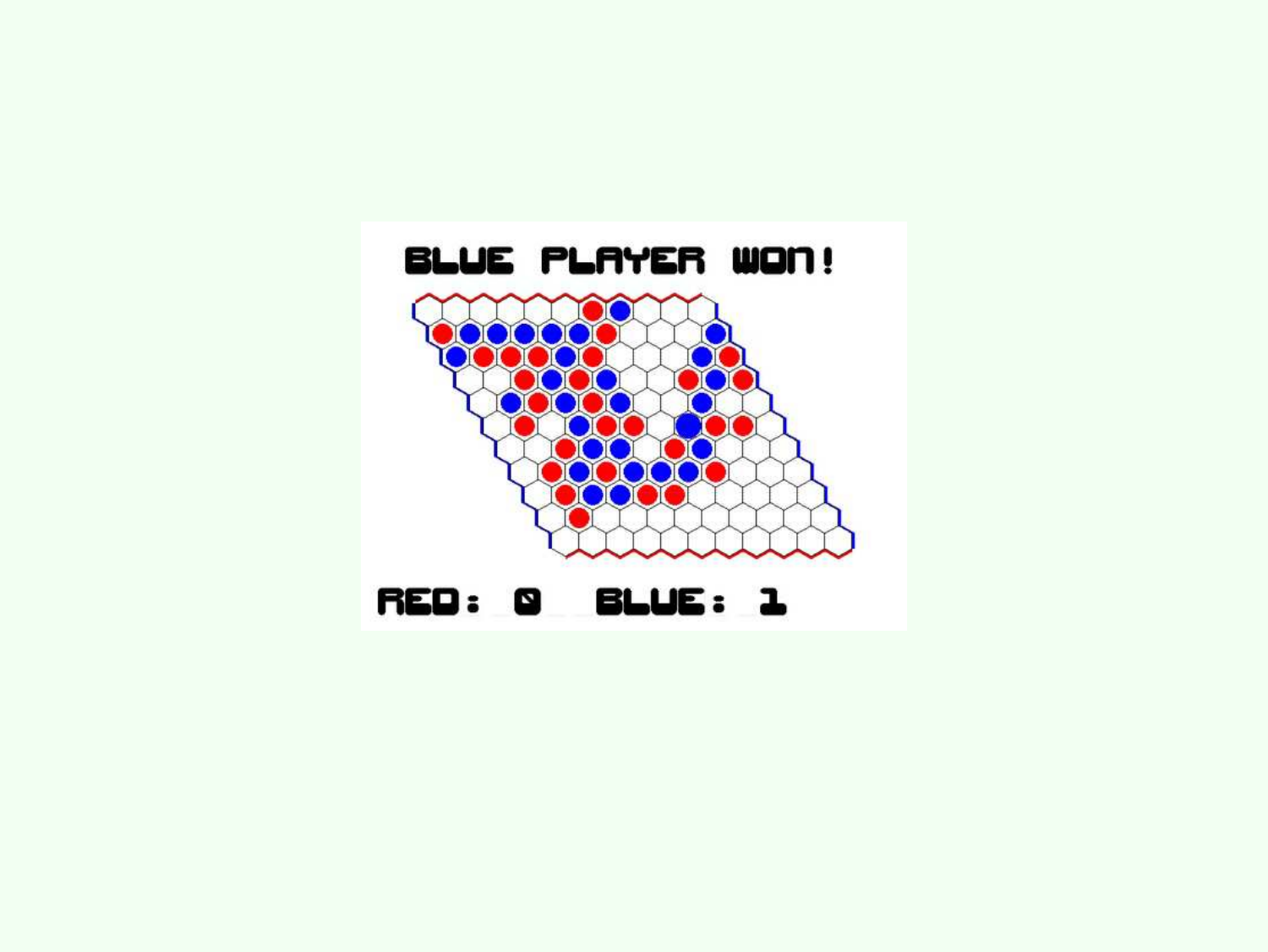Consider  $M = \{(M, \gamma) | M$  is a codimension zero, smooth, compact submanifold of  $D^4$ , and  $M \cap \partial D^4$  is a tubular neighborhood of an unknotted circle  $\gamma\subset\mathcal{S}^3\}.$ 

A topological arbiter is an invariant  $A: \mathcal{M} \longrightarrow \{0, 1\}$  satisfying axioms  $(1) - (3)$ :

(1) " ${\cal A}$  is topological": If  $(M,\gamma)$  is ambiently isotopic to  $(M',\gamma')$ in  $D^4$  then  $\mathcal{A}(M,\gamma)=\mathcal{A}(M',\gamma').$ 

(2) "Greedy axiom": If  $(M, \gamma) \subset (M', \gamma)$  and  $\mathcal{A}(M, \gamma) = 1$  then  $\mathcal{A}(M',\gamma')=1.$ 

(3) "Alexander duality": Let  $D^4 = A \cup B$  be a decomposition of  $D^4$ , so the distinguished curves  $\alpha, \beta$  of A, B form the Hopf link in  $\partial D^4$ . Then  $\mathcal{A}(A,\alpha)+\mathcal{A}(B,\beta)=1$ .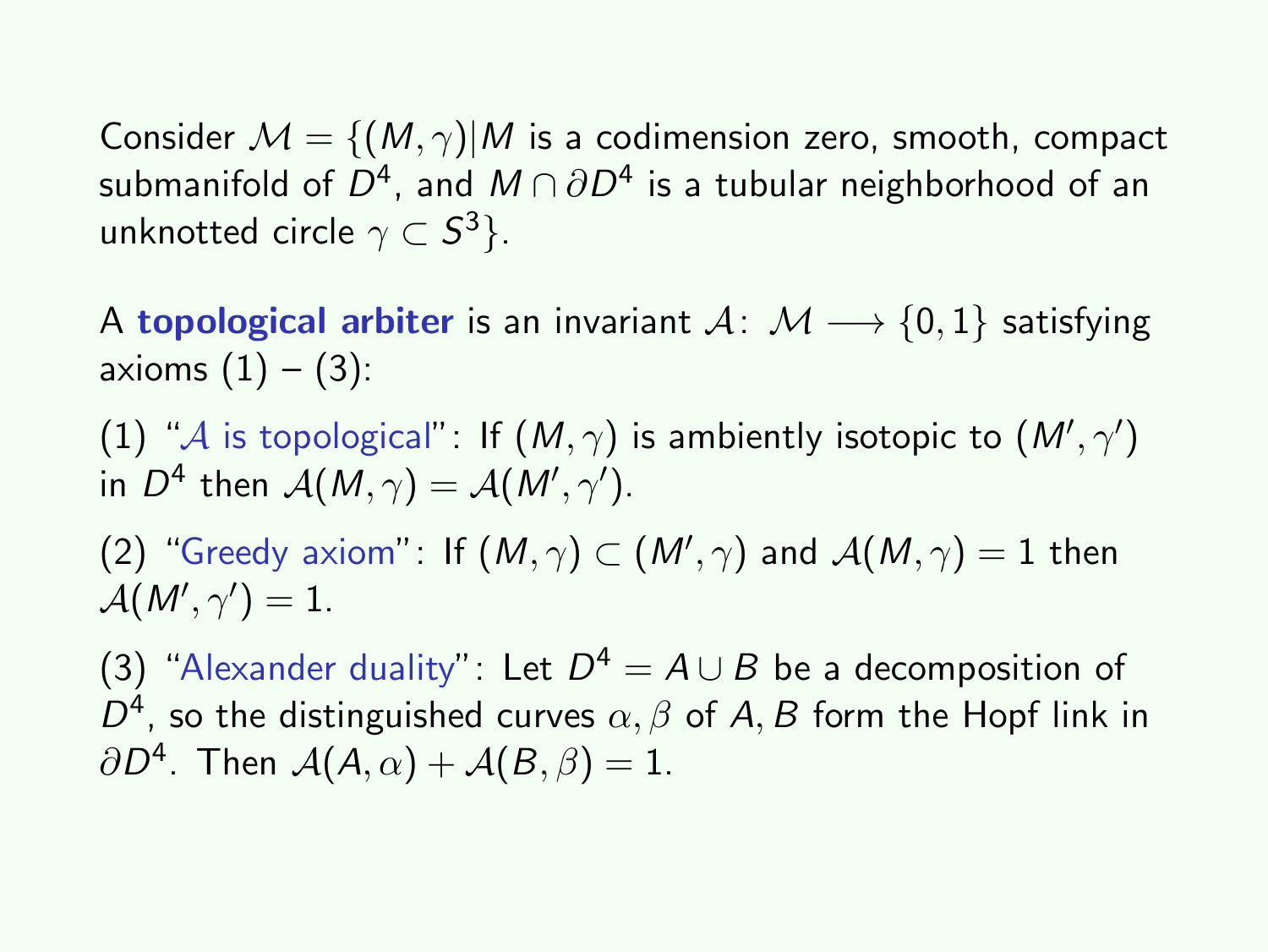**Theorem** (Freedman - K.) There are uncountably many topological arbiters (satisfying axioms (1)-(3)) on  $D^4.$ 

Axiom (4): Suppose  $\mathcal{A}(M',\gamma')=1$  and  $\mathcal{A}(M'',\gamma')=1$ . Then  $\mathcal{A}(D(M',M''),\gamma)=1$  where  $D(M',M'')$  is the "Bing double".



Figure: The Bing double of  $M'$ ,  $M''$ .

Proposition. A topological arbiter satisfying Axioms (1)-(4) is an obstruction to topological surgery.

.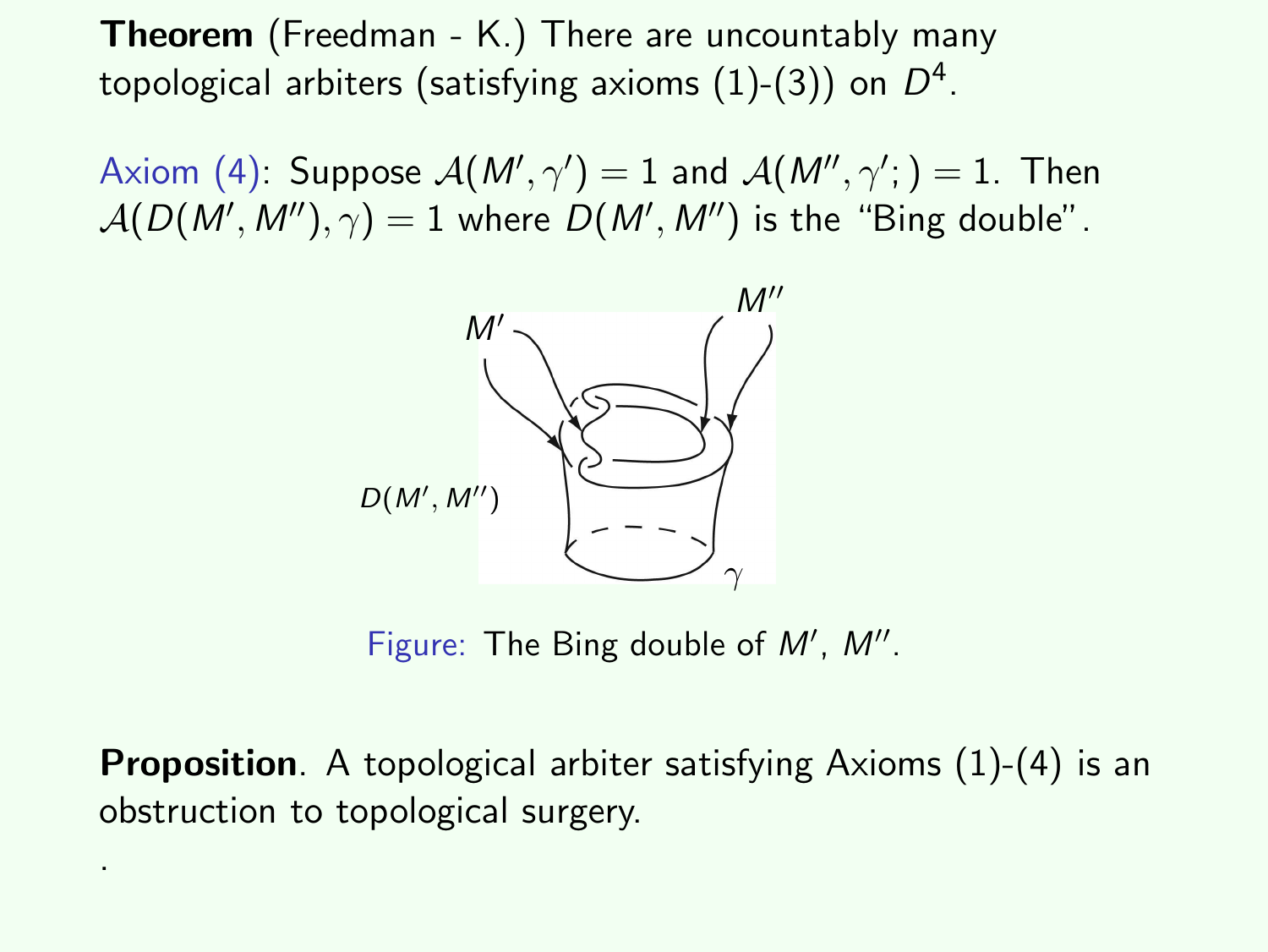Outline of the proof of the theorem above: construction of a tree of submanifolds with pairwise non-embedding properties: